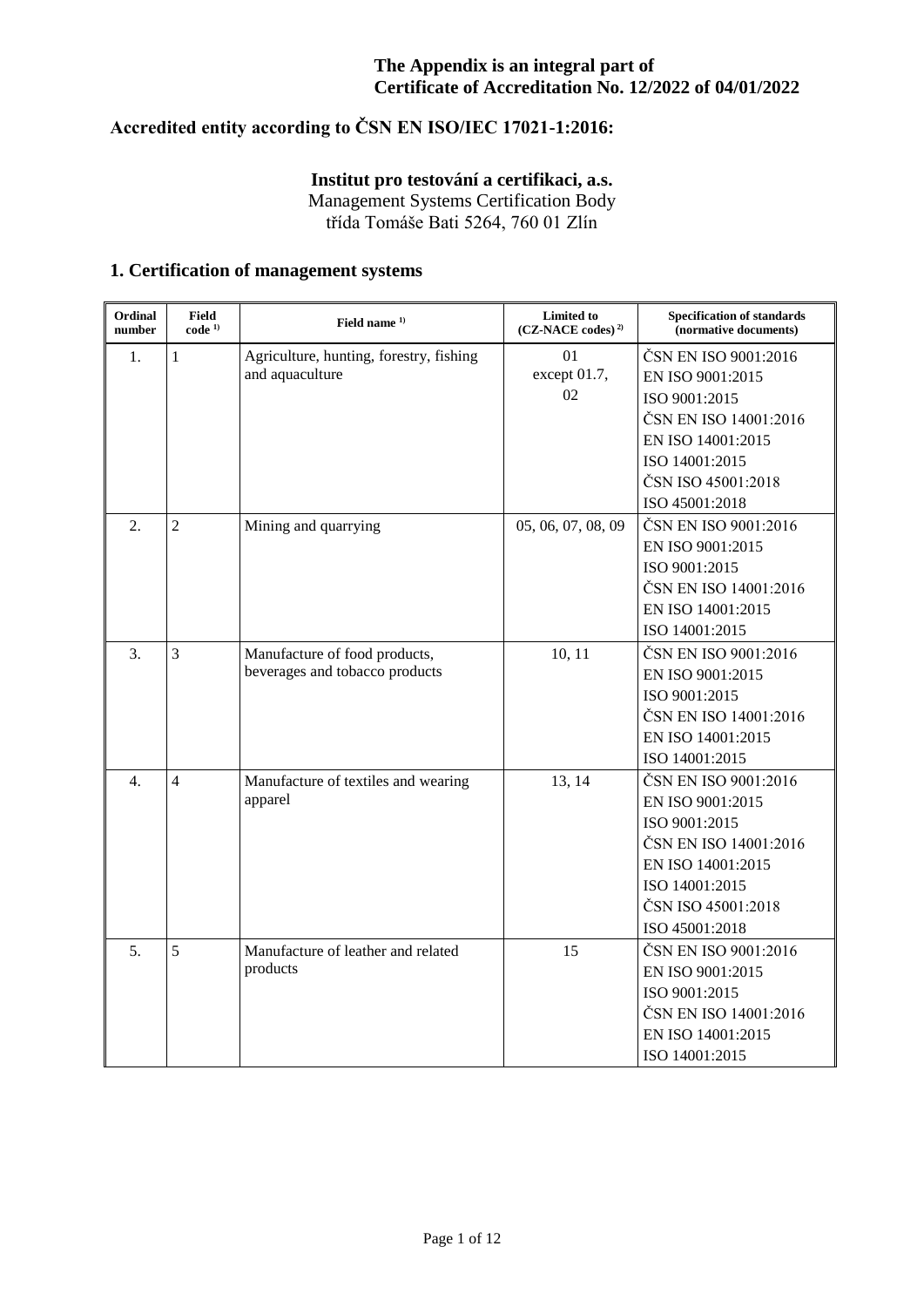# **Accredited entity according to ČSN EN ISO/IEC 17021-1:2016:**

| Ordinal<br>number | <b>Field</b><br>$code^{1}$ | Field name <sup>1)</sup>                                                                                                         | <b>Limited to</b><br>$(CZ-NACE codes)^{2}$ | <b>Specification of standards</b><br>(normative documents)                                                                                                        |  |
|-------------------|----------------------------|----------------------------------------------------------------------------------------------------------------------------------|--------------------------------------------|-------------------------------------------------------------------------------------------------------------------------------------------------------------------|--|
| 6.                | 6                          | Manufacture of wood and wood<br>products, except furniture                                                                       | 16                                         | ČSN EN ISO 9001:2016<br>EN ISO 9001:2015<br>ISO 9001:2015<br>ČSN EN ISO 14001:2016<br>EN ISO 14001:2015<br>ISO 14001:2015<br>ČSN ISO 45001:2018<br>ISO 45001:2018 |  |
| 7.                | 7                          | Manufacture of pulp, paper and paper<br>products                                                                                 | 17                                         | ČSN EN ISO 9001:2016<br>EN ISO 9001:2015<br>ISO 9001:2015<br>ČSN EN ISO 14001:2016<br>EN ISO 14001:2015<br>ISO 14001:2015                                         |  |
| 8.                | 8                          | Publishing activities                                                                                                            | 58.1                                       | ČSN EN ISO 9001:2016<br>EN ISO 9001:2015<br>ISO 9001:2015                                                                                                         |  |
| 9.                | 9                          | Printing and activities related to<br>printing, reproduction of recorded media                                                   | 18                                         | ČSN EN ISO 9001:2016<br>EN ISO 9001:2015<br>ISO 9001:2015                                                                                                         |  |
| 10.               | 10                         | Manufacture of coke and refined<br>petroleum products                                                                            | 19                                         | ČSN EN ISO 9001:2016<br>EN ISO 9001:2015<br>ISO 9001:2015<br>ČSN EN ISO 14001:2016<br>EN ISO 14001:2015<br>ISO 14001:2015                                         |  |
| 11.               | 12                         | Manufacture of chemicals, chemical<br>products and man-made fibres                                                               | 20                                         | ČSN EN ISO 9001:2016<br>EN ISO 9001:2015<br>ISO 9001:2015<br>ČSN EN ISO 14001:2016<br>EN ISO 14001:2015<br>ISO 14001:2015<br>ČSN ISO 45001:2018<br>ISO 45001:2018 |  |
| 12.               | 13                         | Manufacture of pharmaceuticals,<br>medicinal chemicals and botanical<br>products, medical and dental<br>instruments and supplies | 21                                         | ČSN EN ISO 9001:2016<br>EN ISO 9001:2015<br>ISO 9001:2015<br>ČSN EN ISO 14001:2016<br>EN ISO 14001:2015<br>ISO 14001:2015                                         |  |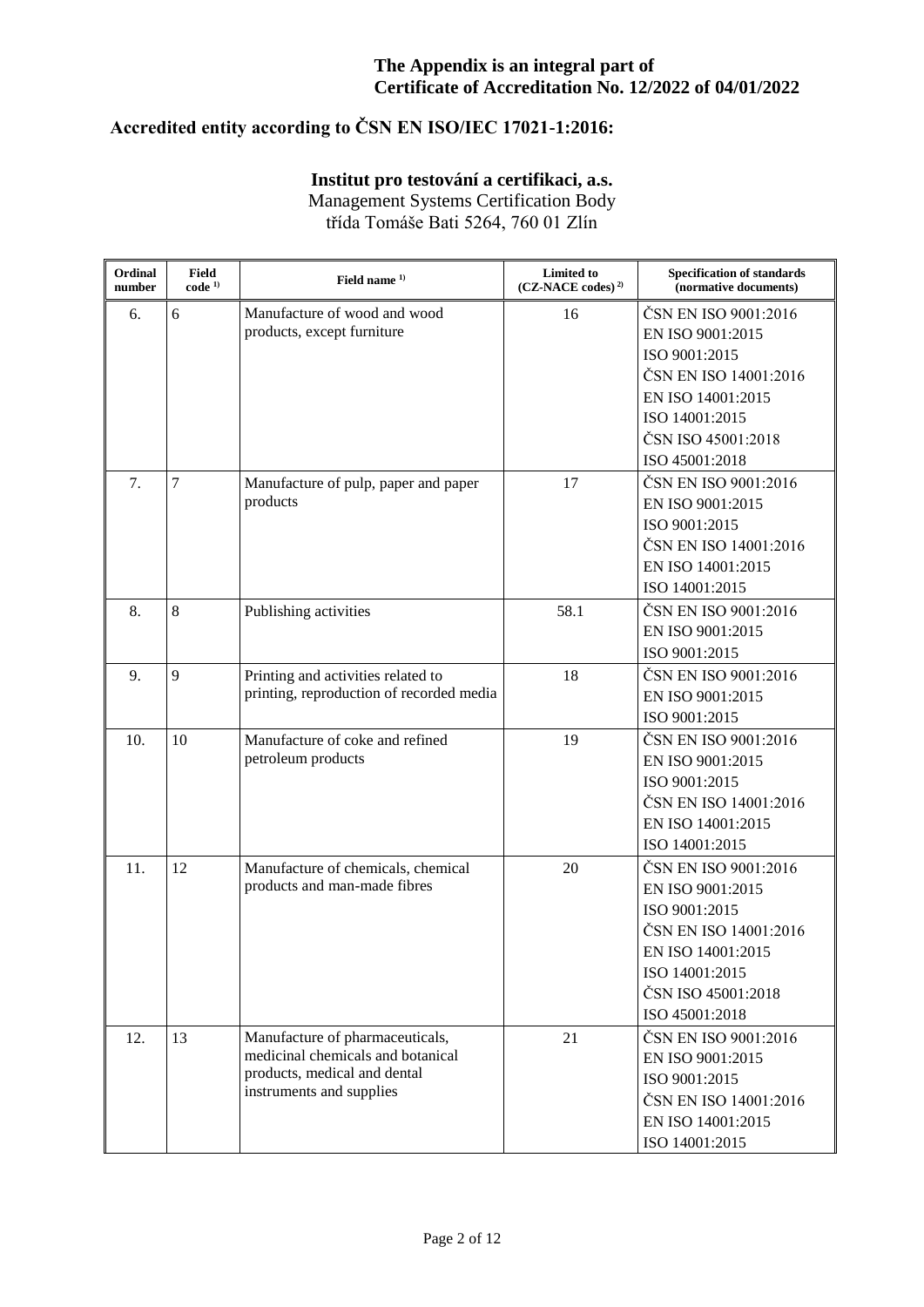# **Accredited entity according to ČSN EN ISO/IEC 17021-1:2016:**

| Ordinal<br>number | <b>Field</b><br>$code^{1)}$ | Field name <sup>1)</sup>                                                                | <b>Limited to</b><br>$(CZ-NACE codes)^{2}$   | <b>Specification of standards</b><br>(normative documents)                                                                                                        |
|-------------------|-----------------------------|-----------------------------------------------------------------------------------------|----------------------------------------------|-------------------------------------------------------------------------------------------------------------------------------------------------------------------|
| 13.               | 14                          | Manufacture of rubber and plastic<br>products                                           | 22                                           | ČSN EN ISO 9001:2016<br>EN ISO 9001:2015<br>ISO 9001:2015<br>ČSN EN ISO 14001:2016<br>EN ISO 14001:2015<br>ISO 14001:2015<br>ČSN ISO 45001:2018<br>ISO 45001:2018 |
| 14.               | 15                          | Manufacture of other non-metallic<br>mineral products                                   | 23 except 23.5<br>and 23.6                   | ČSN EN ISO 9001:2016<br>EN ISO 9001:2015<br>ISO 9001:2015<br>ČSN EN ISO 14001:2016<br>EN ISO 14001:2015<br>ISO 14001:2015<br>ČSN ISO 45001:2018<br>ISO 45001:2018 |
| 15.               | 16                          | Manufacture of cement, lime<br>and plaster, articles of concrete, cement<br>and plaster | 23.5, 23.6                                   | ČSN EN ISO 9001:2016<br>EN ISO 9001:2015<br>ISO 9001:2015<br>ČSN EN ISO 14001:2016<br>EN ISO 14001:2015<br>ISO 14001:2015<br>ČSN ISO 45001:2018<br>ISO 45001:2018 |
| 16.               | 17                          | Manufacture of basic metals<br>and fabricated metal products                            | 24 except 24.46,<br>25 except 25.4,<br>33.11 | ČSN EN ISO 9001:2016<br>EN ISO 9001:2015<br>ISO 9001:2015<br>ČSN EN ISO 14001:2016<br>EN ISO 14001:2015<br>ISO 14001:2015<br>ČSN ISO 45001:2018<br>ISO 45001:2018 |
| 17.               | 18                          | Manufacture of machinery<br>and equipment n.e.c.                                        | 25.4,<br>28, 33.12, 33.2                     | ČSN EN ISO 9001:2016<br>EN ISO 9001:2015<br>ISO 9001:2015<br>ČSN EN ISO 14001:2016<br>EN ISO 14001:2015<br>ISO 14001:2015<br>ČSN ISO 45001:2018<br>ISO 45001:2018 |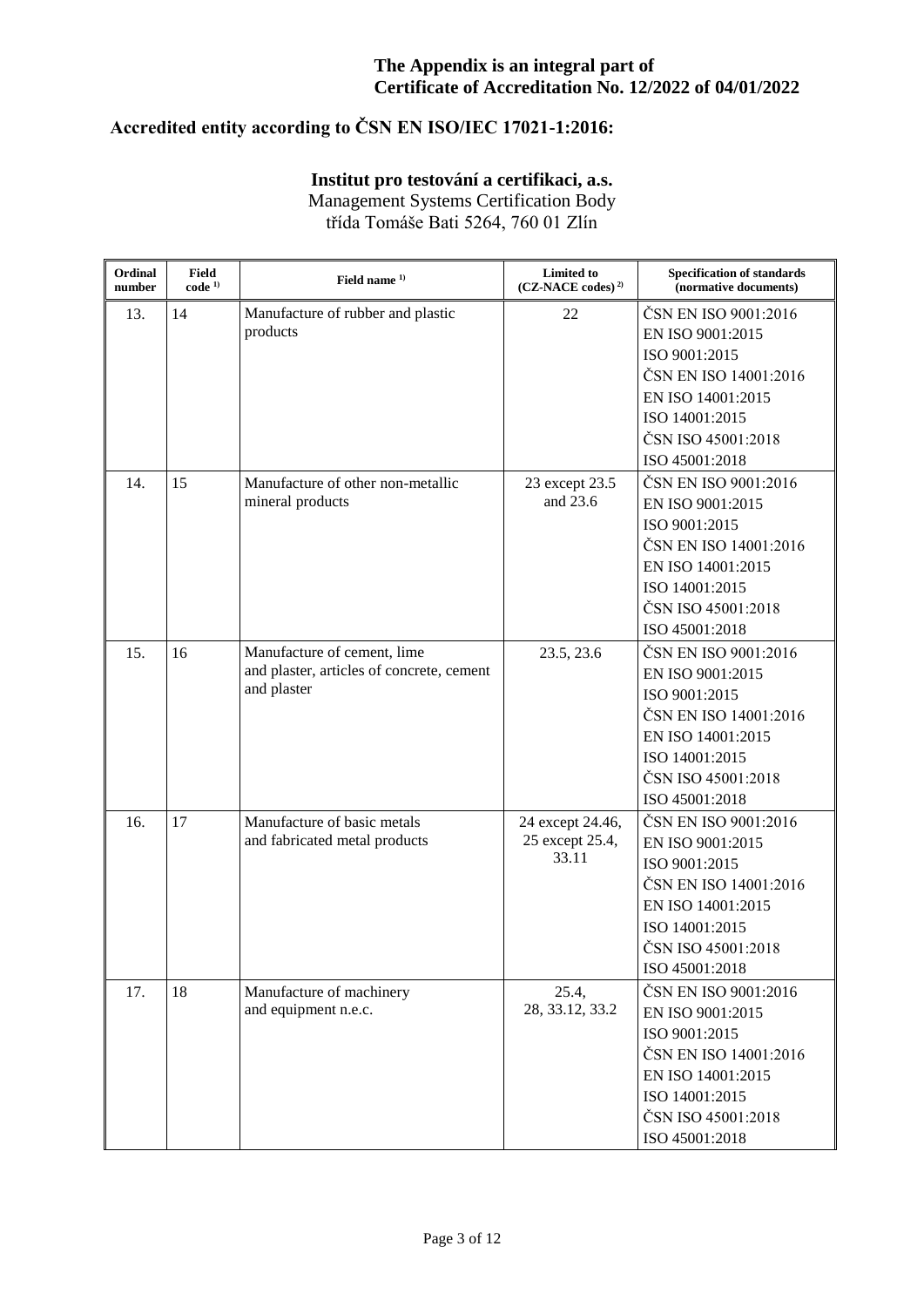# **Accredited entity according to ČSN EN ISO/IEC 17021-1:2016:**

| Ordinal<br>number | <b>Field</b><br>$code^{1}$ | Field name $1$                                                     | <b>Limited to</b><br>$(CZ-NACE codes)^{2}$                 | <b>Specification of standards</b><br>(normative documents)                                                                                                        |
|-------------------|----------------------------|--------------------------------------------------------------------|------------------------------------------------------------|-------------------------------------------------------------------------------------------------------------------------------------------------------------------|
| 18.               | 19                         | Manufacture of electrical and optical<br>equipment                 | 26, 27, 33.13,<br>33.14, 95.1                              | ČSN EN ISO 9001:2016<br>EN ISO 9001:2015<br>ISO 9001:2015<br>ČSN EN ISO 14001:2016<br>EN ISO 14001:2015<br>ISO 14001:2015<br>ČSN ISO 45001:2018<br>ISO 45001:2018 |
| 19.               | 22                         | Manufacture of motor vehicles<br>and other transport equipment     | 29.3                                                       | ČSN EN ISO 9001:2016<br>EN ISO 9001:2015<br>ISO 9001:2015<br>ČSN EN ISO 14001:2016<br>EN ISO 14001:2015<br>ISO 14001:2015                                         |
| 20.               | 23                         | Manufacture of furniture,<br>other manufacturing                   | 31<br>32.13, 32.30,<br>32.40, 32.5, 32.91,<br>32.99, 33.19 | ČSN EN ISO 9001:2016<br>EN ISO 9001:2015<br>ISO 9001:2015<br>ČSN EN ISO 14001:2016<br>EN ISO 14001:2015<br>ISO 14001:2015                                         |
| 21.               | 24                         | Recycling                                                          | 38.3                                                       | ČSN EN ISO 9001:2016<br>EN ISO 9001:2015<br>ISO 9001:2015<br>ČSN EN ISO 14001:2016<br>EN ISO 14001:2015<br>ISO 14001:2015                                         |
| 22.               | 25                         | Power generation and distribution                                  | 35.1                                                       | ČSN EN ISO 9001:2016<br>EN ISO 9001:2015<br>ISO 9001:2015<br>ČSN EN ISO 14001:2016<br>EN ISO 14001:2015<br>ISO 14001:2015                                         |
| 23.               | 26                         | Manufacture of gas; distribution<br>of gaseous fuels through mains | 35.2                                                       | ČSN EN ISO 9001:2016<br>EN ISO 9001:2015<br>ISO 9001:2015<br>ČSN EN ISO 14001:2016<br>EN ISO 14001:2015<br>ISO 14001:2015                                         |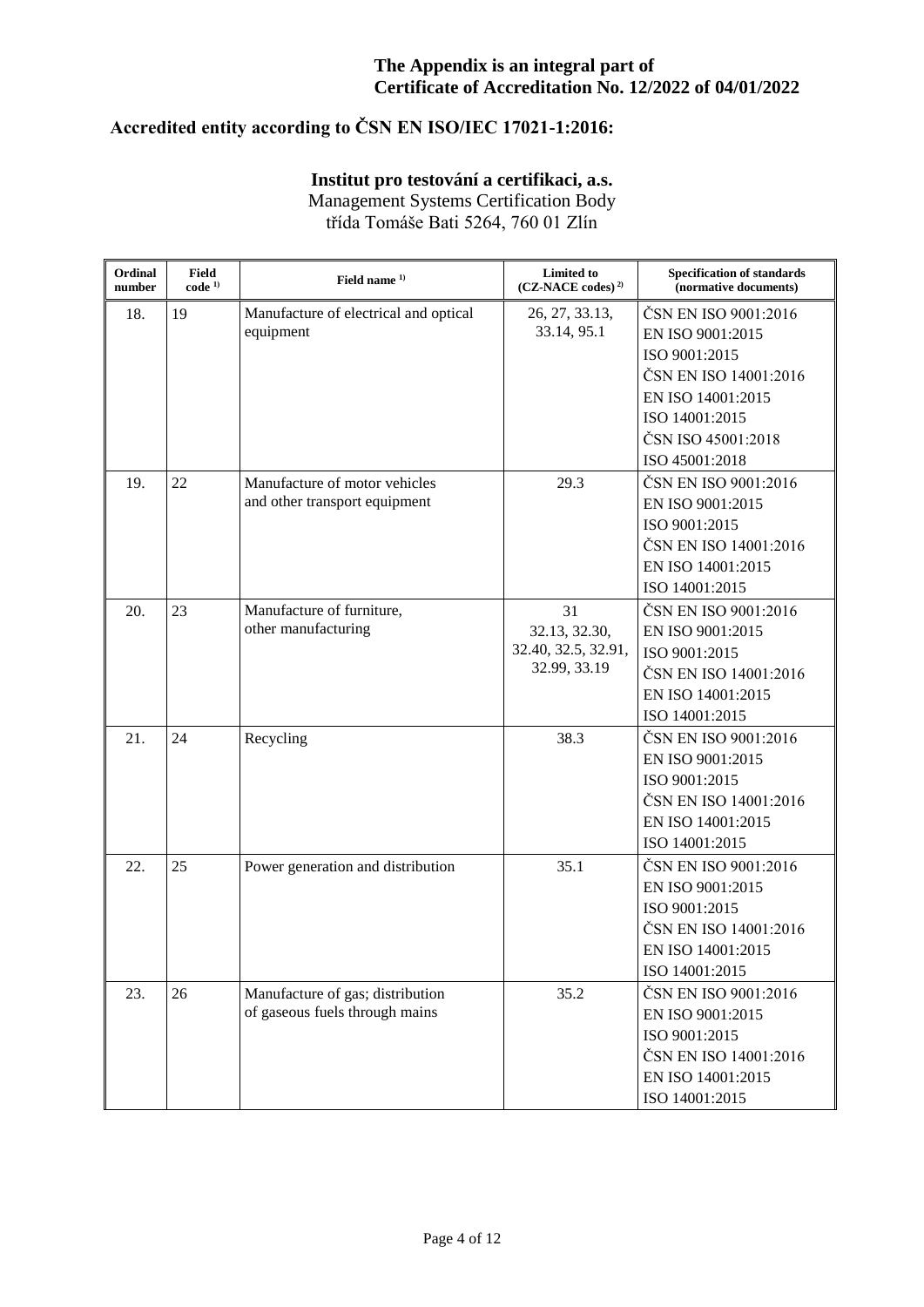# **Accredited entity according to ČSN EN ISO/IEC 17021-1:2016:**

| Ordinal<br>number | Field<br>$code^{1}$ | Field name <sup>1)</sup>                                                                                 | <b>Limited to</b><br>$(CZ-NACE codes)^{2}$ | <b>Specification of standards</b><br>(normative documents)                                                                                                                                |
|-------------------|---------------------|----------------------------------------------------------------------------------------------------------|--------------------------------------------|-------------------------------------------------------------------------------------------------------------------------------------------------------------------------------------------|
| 24.               | 27                  | Collection, purification and distribution<br>of water, steam and hot water supply                        | 35.3, 36                                   | ČSN EN ISO 9001:2016<br>EN ISO 9001:2015<br>ISO 9001:2015<br>ČSN EN ISO 14001:2016<br>EN ISO 14001:2015<br>ISO 14001:2015<br>ČSN ISO 45001:2018<br>ISO 45001:2018                         |
| 25.               | 28                  | Construction                                                                                             | 41, 42, 43                                 | ČSN EN ISO 9001:2016<br>EN ISO 9001:2015<br>ISO 9001:2015<br>ČSN EN ISO 14001:2016<br>EN ISO 14001:2015<br>ISO 14001:2015<br>ČSN ISO 45001:2018<br>ISO 45001:2018                         |
| 26.               | 29                  | Wholesale and retail trade, repair<br>of motor vehicles, motorcycles<br>and personal and household goods | 45,<br>46 except 46.9,<br>47, 95.2         | ČSN EN ISO 9001:2016<br>EN ISO 9001:2015<br>ISO 9001:2015<br>ČSN EN ISO 14001:2016<br>EN ISO 14001:2015<br>ISO 14001:2015<br>ČSN ISO 45001:2018<br>ISO 45001:2018                         |
| 27.               | 30                  | Accommodation and food and beverage<br>service activities                                                | 55<br>56                                   | ČSN EN ISO 14001:2016<br>EN ISO 14001:2015<br>ISO 14001:2015<br>ČSN EN ISO 9001:2016<br>EN ISO 9001:2015<br>ISO 9001:2015<br>ČSN EN ISO 14001:2016<br>EN ISO 14001:2015<br>ISO 14001:2015 |
| 28.               | 31                  | Transport, storage and communication                                                                     | 49, 52.1, 52.2                             | ČSN EN ISO 9001:2016<br>EN ISO 9001:2015<br>ISO 9001:2015<br>ČSN EN ISO 14001:2016<br>EN ISO 14001:2015<br>ISO 14001:2015<br>ČSN ISO 45001:2018<br>ISO 45001:2018                         |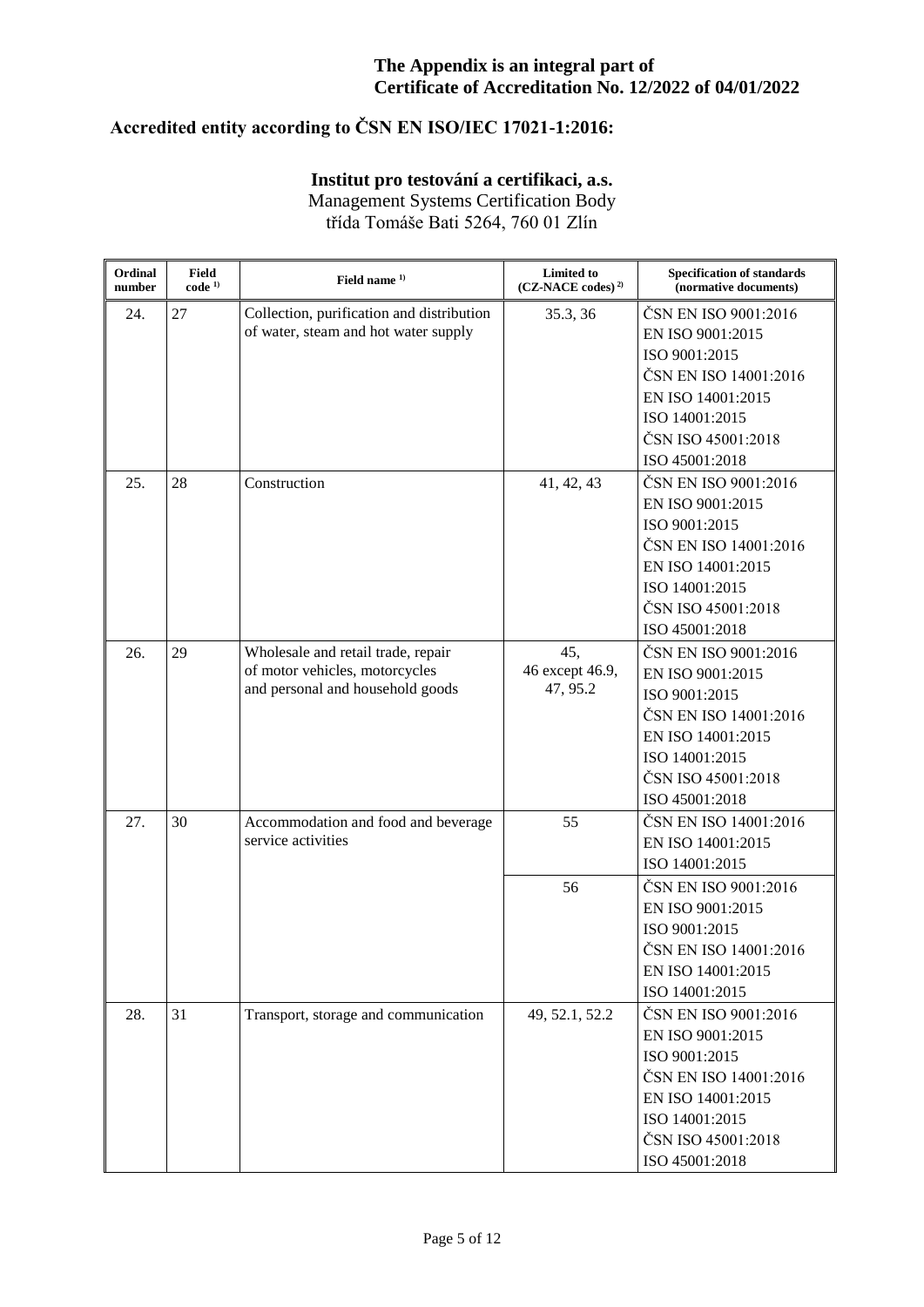# **Accredited entity according to ČSN EN ISO/IEC 17021-1:2016:**

| Ordinal<br>number | Field<br>$code^{1)}$ | Field name $1$                                                                                             | <b>Limited to</b><br>$(CZ-NACE codes)^{2)}$                  | <b>Specification of standards</b><br>(normative documents)                                                                                                        |
|-------------------|----------------------|------------------------------------------------------------------------------------------------------------|--------------------------------------------------------------|-------------------------------------------------------------------------------------------------------------------------------------------------------------------|
| 29.               | 32                   | Financial intermediation, real estate<br>and renting activities                                            | 64, 65, 66, 68, 77                                           | ČSN EN ISO 9001:2016<br>EN ISO 9001:2015<br>ISO 9001:2015<br>ČSN EN ISO 14001:2016<br>EN ISO 14001:2015<br>ISO 14001:2015                                         |
|                   |                      |                                                                                                            | 68                                                           | ČSN ISO 45001:2018<br>ISO 45001:2018                                                                                                                              |
| 30.               | 33                   | <b>Information Technology</b>                                                                              | 58.2, 62, 63.1                                               | ČSN EN ISO 9001:2016<br>EN ISO 9001:2015<br>ISO 9001:2015<br>ČSN EN ISO 14001:2016<br>EN ISO 14001:2015<br>ISO 14001:2015                                         |
| 31.               | 34                   | Research and development, architectural<br>and engineering activities and related<br>technical consultancy | 71, 72, 74 except<br>74.2<br>and 74.3                        | ČSN EN ISO 9001:2016<br>EN ISO 9001:2015<br>ISO 9001:2015<br>ČSN EN ISO 14001:2016<br>EN ISO 14001:2015<br>ISO 14001:2015<br>ČSN ISO 45001:2018<br>ISO 45001:2018 |
| 32.               | 35                   | Other business activities                                                                                  | 69, 70, 73, 74.2,<br>74.3, 78, 81, 82<br>70, 74.2, 74.3, 81, | ČSN EN ISO 9001:2016<br>EN ISO 9001:2015<br>ISO 9001:2015<br>ČSN EN ISO 14001:2016<br>EN ISO 14001:2015<br>ISO 14001:2015<br>ČSN ISO 45001:2018                   |
|                   |                      |                                                                                                            | 82                                                           | ISO 45001:2018                                                                                                                                                    |
| 33.               | 36                   | Public administration and defence,<br>compulsory social security                                           | 84                                                           | ČSN EN ISO 9001:2016<br>EN ISO 9001:2015<br>ISO 9001:2015<br>ČSN EN ISO 14001:2016<br>EN ISO 14001:2015<br>ISO 14001:2015                                         |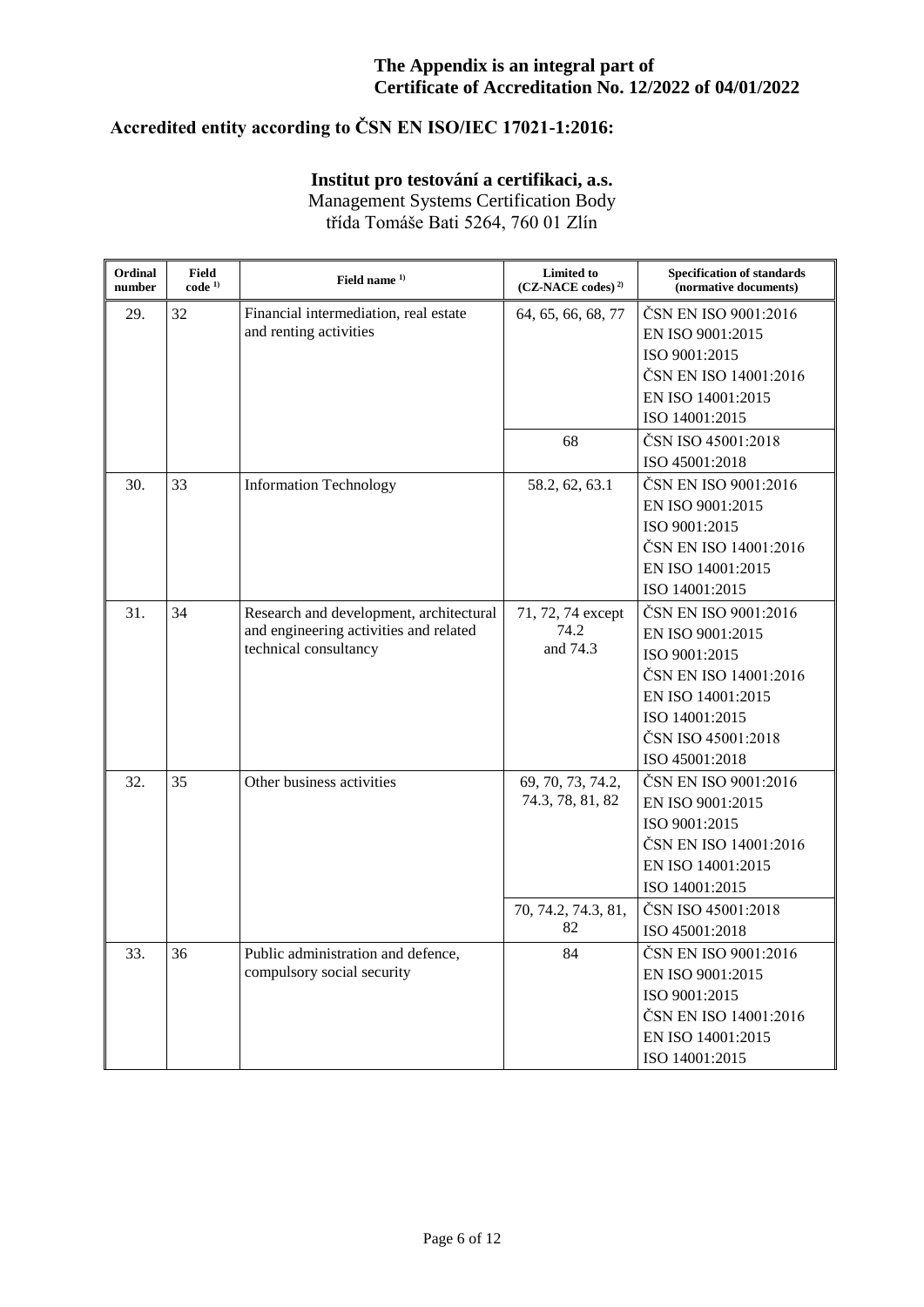## **Accredited entity according to ČSN EN ISO/IEC 17021-1:2016:**

#### **Institut pro testování a certifikaci, a.s.** Management Systems Certification Body třída Tomáše Bati 5264, 760 01 Zlín

| Ordinal<br>number | <b>Field</b><br>$code^{1)}$ | Field name <sup>1)</sup>                                                                                                                                             | <b>Limited to</b><br>$(CZ-NACE codes)^{2}$                   | <b>Specification of standards</b><br>(normative documents)                                                                                                                                           |
|-------------------|-----------------------------|----------------------------------------------------------------------------------------------------------------------------------------------------------------------|--------------------------------------------------------------|------------------------------------------------------------------------------------------------------------------------------------------------------------------------------------------------------|
| 34.               | 37                          | Education                                                                                                                                                            | 85                                                           | ČSN EN ISO 9001:2016<br>EN ISO 9001:2015<br>ISO 9001:2015<br>ČSN EN ISO 14001:2016<br>EN ISO 14001:2015<br>ISO 14001:2015<br>ČSN ISO 45001:2018                                                      |
| 35.               | 38                          | Health and social work, veterinary<br>activities                                                                                                                     | 75, 86, 87, 88                                               | ISO 45001:2018<br>ČSN EN ISO 9001:2016<br>EN ISO 9001:2015<br>ISO 9001:2015<br>ČSN EN ISO 14001:2016<br>EN ISO 14001:2015<br>ISO 14001:2015                                                          |
| 36.               | 39                          | Other community, social and personal<br>service activities                                                                                                           | 37, 38.1, 38.2, 39,<br>91, 92, 93.1, 93.13,<br>93.29, 94, 96 | ČSN EN ISO 9001:2016<br>EN ISO 9001:2015<br>ISO 9001:2015<br>ČSN EN ISO 14001:2016<br>EN ISO 14001:2015<br>ISO 14001:2015<br>ČSN ISO 45001:2018<br>ISO 45001:2018                                    |
| 37.               |                             | Food production within the meaning<br>of Act No. 110/1997 Coll., on food<br>and tobacco products and on change<br>and amendment of some relating acts,<br>as amended |                                                              | General requirements for<br>the hazard analysis and<br>critical control points<br>system(HACCP) and<br>conditions for its<br>certification, part 1-4,<br>published in the MoA<br>Bulletin No. 2/2010 |

<sup>1)</sup> According to Annex 1 of MPA 50-01-..

<sup>2)</sup> According to ČSÚ Notice of 18 September 2007. Classification of CZ-NACE is the same as classification of NACE Revision 2, which was implemented by the Regulation of the European Parliament and Council (EC) No. 1893/2006. This classification is also equal to the SK-NACE classification according to the Regulation of Statistic office of Slovak Republic No. 306/2007 of Statute book from 18th of June 2007.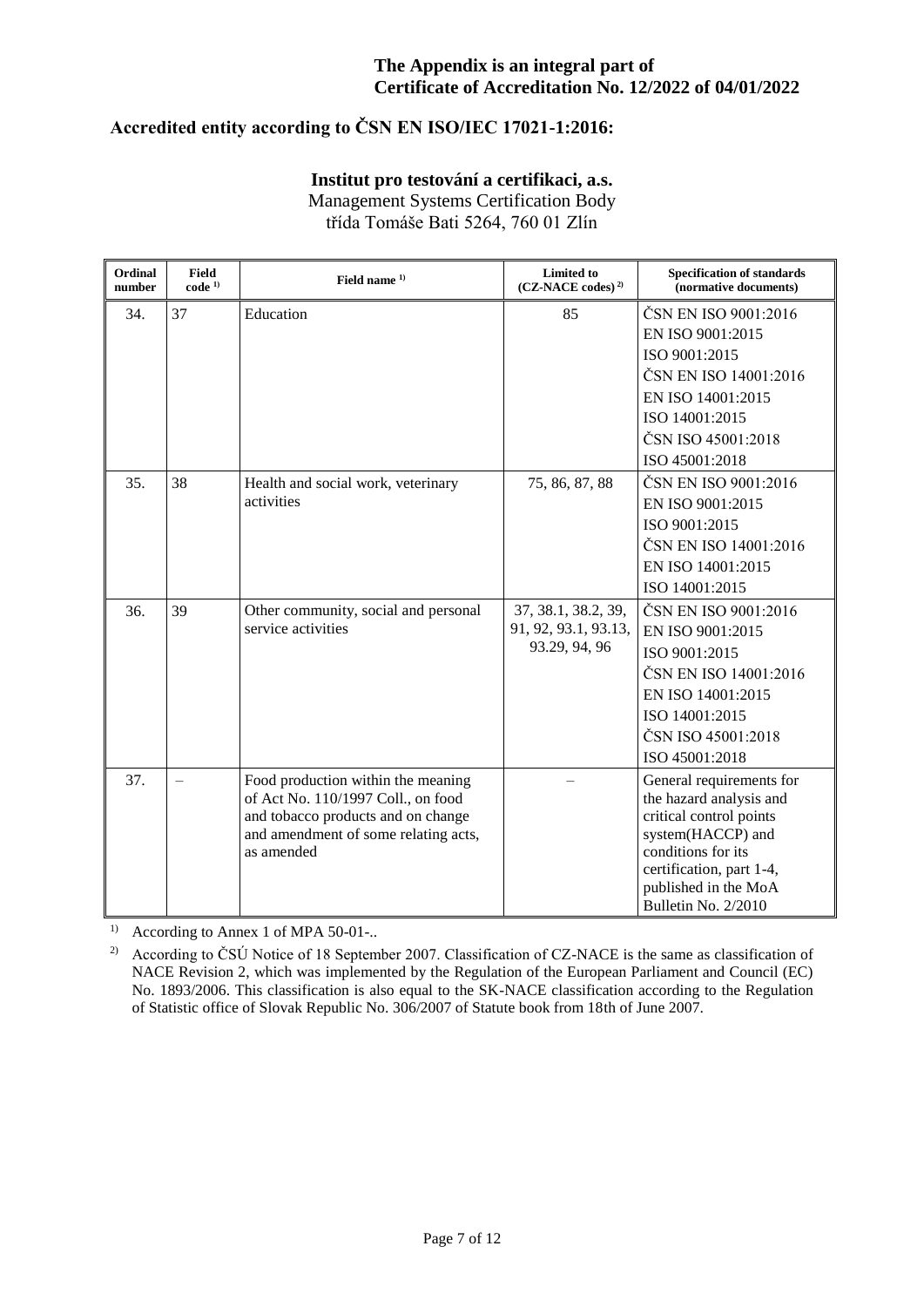## **Institut pro testování a certifikaci, a.s.** Management Systems Certification Body

třída Tomáše Bati 5264, 760 01 Zlín

#### **2. Certification of Information Security Management Systems**

Certification body for Information Security Management Systems certification fulfils the requirements of ČSN EN ISO/IEC 17021-1:2016 in connection with ČSN EN ISO/IEC 27006:2021.

| Ordinal | Field      | Field name $1$                                                     | <b>Limited to</b>     | <b>Specification of standards</b>                                        |
|---------|------------|--------------------------------------------------------------------|-----------------------|--------------------------------------------------------------------------|
| number  | $code^{1}$ |                                                                    | $(CZ-NACE codes)^{2}$ | (normative documents)                                                    |
|         |            | Certification of Information Security<br><b>Management Systems</b> |                       | ČSN EN ISO/IEC 27001:2014<br>EN ISO/IEC 27001:2017<br>ISO/IEC 27001:2013 |

<sup>1)</sup> According to Annex 1 of MPA 50-01-..

<sup>&</sup>lt;sup>2)</sup> According to ČSÚ Notice of 18 September 2007. Classification of CZ-NACE is the same as classification of NACE Revision 2, which was implemented by the Regulation of the European Parliament and Council (EC) No. 1893/2006. This classification is also equal to the SK-NACE classification according to the Regulation of Statistic office of Slovak Republic No. 306/2007 of Statute book from 18th of June 2007.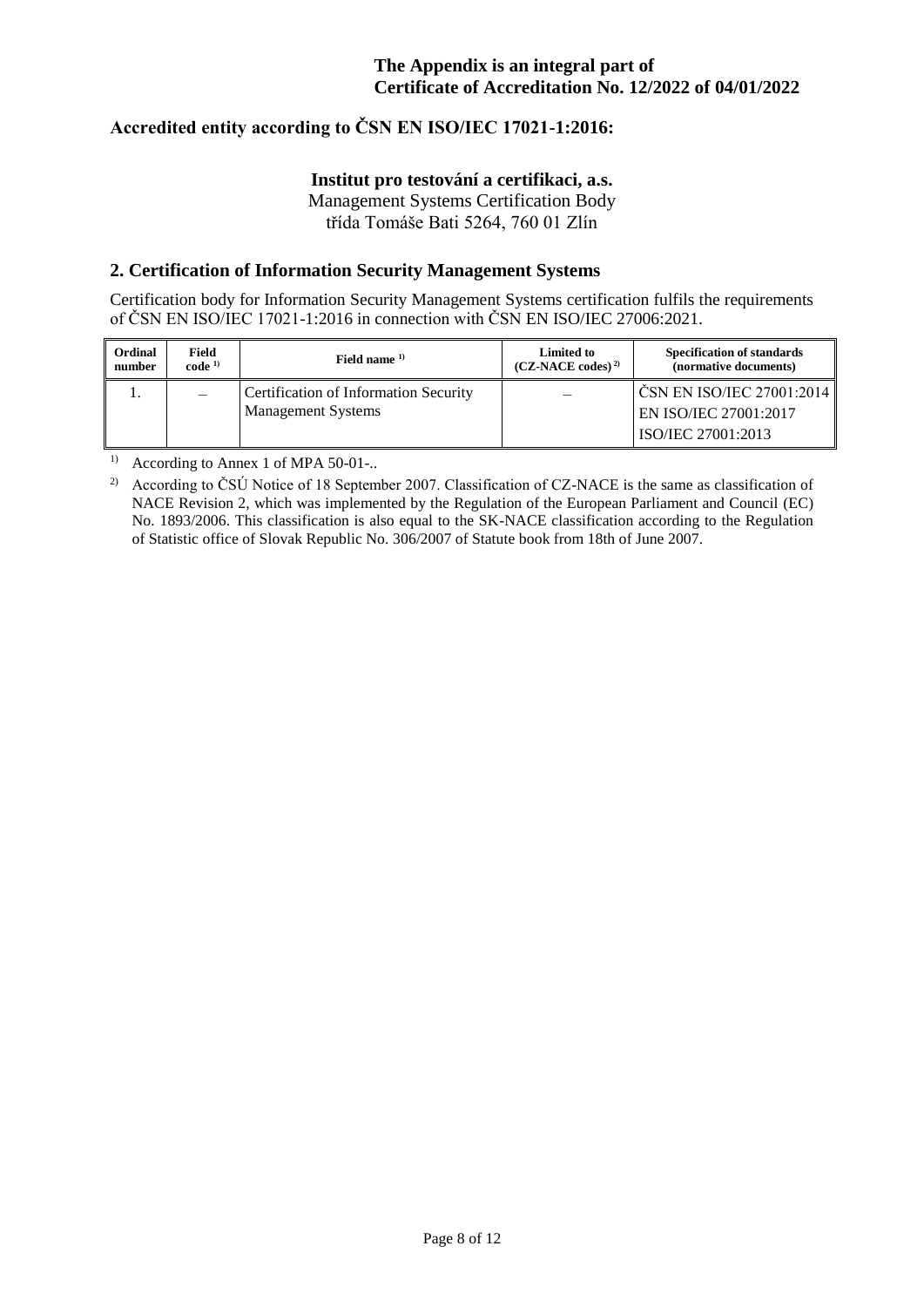## **Institut pro testování a certifikaci, a.s.**

Management Systems Certification Body třída Tomáše Bati 5264, 760 01 Zlín

## **3. Certification of Food Safety Management Systems**

Certification body for food safety management systems certification fulfils the requirements of ČSN EN ISO/IEC 17021-1:2016 in connection with ČSN P ISO/TS 22003:2014

| Ordinal<br>number | Cluster $3)$                | Category name <sup>3)</sup>                                      | Subcategory name 3)                                                                                    | <b>Specification of standards</b><br>(normative documents)   |
|-------------------|-----------------------------|------------------------------------------------------------------|--------------------------------------------------------------------------------------------------------|--------------------------------------------------------------|
| 1.                | Food and feed<br>processing | $C - Food$<br>Manufacturing                                      | CI - Processing of perishable<br>animal products                                                       | ČSN EN ISO 22000:2019<br>EN ISO 22000:2018                   |
|                   |                             |                                                                  | CII - Processing of perishable<br>plant products                                                       | ISO 22000:2018                                               |
|                   |                             |                                                                  | CIII - Processing of perishable<br>animal and plant products<br>(mixed products)                       |                                                              |
|                   |                             |                                                                  | CIV - Processing of ambient<br>stable products                                                         |                                                              |
|                   |                             | D - Animal                                                       | DI - Production of Feed                                                                                |                                                              |
|                   |                             | <b>Feed Production</b>                                           | DII - Production of Pet Food                                                                           |                                                              |
| 2.                | Retail.                     | F - Distribution                                                 | FI - Retail/Wholesale                                                                                  | ČSN EN ISO 22000:2019                                        |
|                   | transport and               |                                                                  | FII - Food Broking/Trading                                                                             | EN ISO 22000:2018                                            |
|                   | storage                     | G - Provision<br>of Transport<br>and Storage                     | GI - Provision of Transport and<br>Storage Services for Perishable<br>Food and Feed                    | ISO 22000:2018                                               |
|                   |                             | <b>Services</b>                                                  | GII - Provision of Transport and<br><b>Storage Services for Ambient</b><br><b>Stable Food and Feed</b> |                                                              |
| 3.                | Auxiliary<br>services       | I - Production of<br>Food Packaging<br>and Packaging<br>Material | ÷,                                                                                                     | ČSN EN ISO 22000:2019<br>EN ISO 22000:2018<br>ISO 22000:2018 |

3) According to Annex A to ISO/TS 22003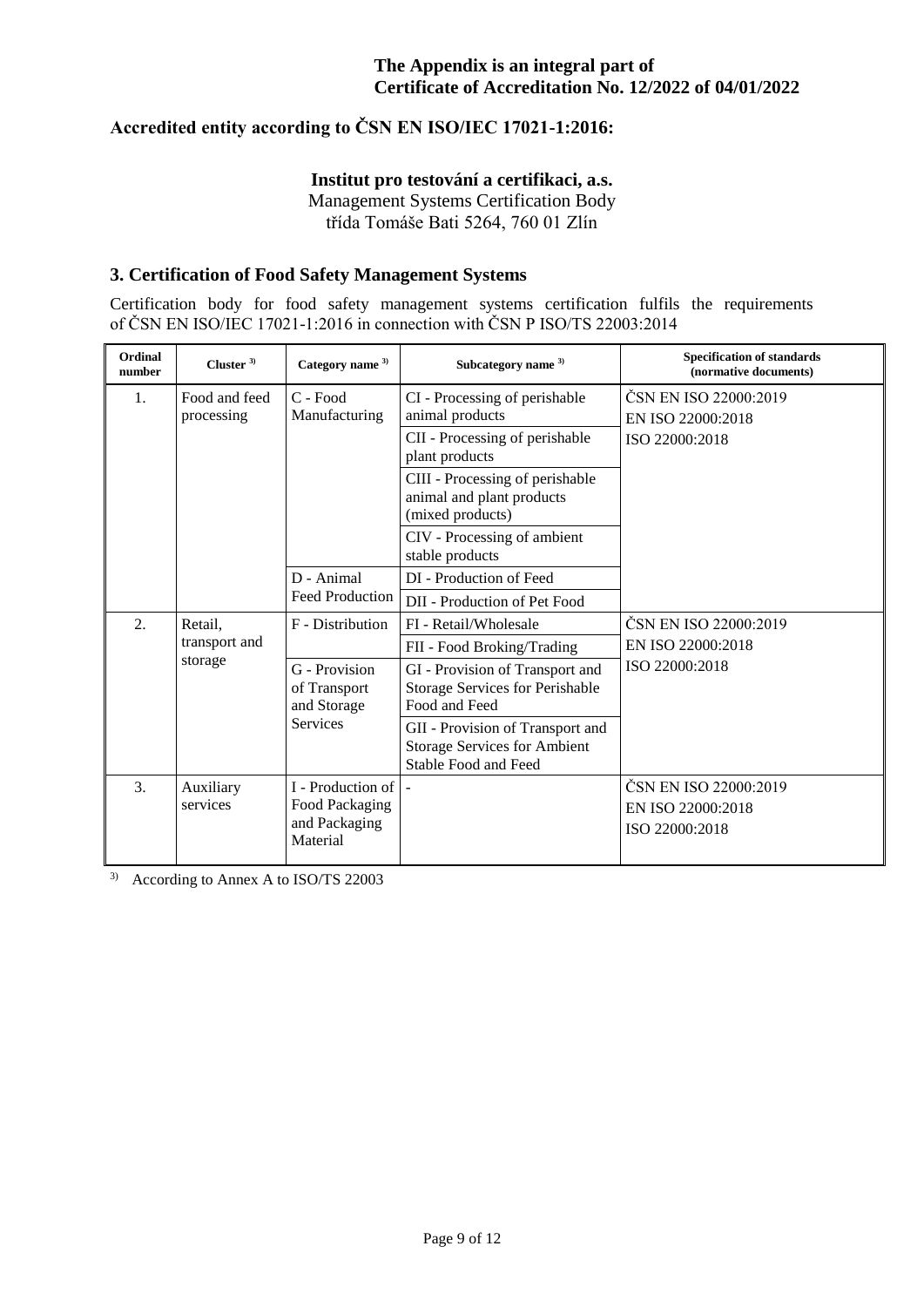**Institut pro testování a certifikaci, a.s.** Management Systems Certification Body třída Tomáše Bati 5264, 760 01 Zlín

## **4. Certification of Medical Device Quality Management Systems**

| Ordinal<br>number | Main Technical Areas / Technical Areas <sup>4)</sup>                                                                                                                                                                                                                                                                                                                                                                             | <b>Specification of standards</b><br>(normative documents)                                |
|-------------------|----------------------------------------------------------------------------------------------------------------------------------------------------------------------------------------------------------------------------------------------------------------------------------------------------------------------------------------------------------------------------------------------------------------------------------|-------------------------------------------------------------------------------------------|
| 1.                | Non-Active Medical Devices:<br>General non-active, non-implantable medical devices<br>- Non-active implants<br>- Devices for wound care<br>- Non-active dental devices and accessories<br>Non-active medical devices other than specified above                                                                                                                                                                                  | ČSN EN ISO 13485 ed.2:2016<br>EN ISO 13485:2016<br>ISO 13485:2016<br>CAN/CSA-ISO 13485:16 |
| 2.                | Active (Non-Implantable) Medical Devices:<br>General active medical devices<br>$\omega$ .<br>- Devices for imaging<br>- Monitoring devices<br>- Devices for radiation therapy and thermo therapy<br>Active (non-implantable) medical devices other than specified<br>above                                                                                                                                                       | ČSN EN ISO 13485 ed.2:2016<br>EN ISO 13485:2016<br>ISO 13485:2016<br>CAN/CSA-ISO 13485:16 |
| 3.                | Active Implantable Medical Devices:<br>- General active implantable medical devices<br>Implantable medical devices other than specified above<br>$\mathbb{Z}^{\mathbb{Z}}$                                                                                                                                                                                                                                                       | ČSN EN ISO 13485 ed.2:2016<br>EN ISO 13485:2016<br>ISO 13485:2016<br>CAN/CSA-ISO 13485:16 |
| 4.                | In Vitro Diagnostic Medical Devices (IVD):<br>Reagents and reagent products, calibrators and control materials for:<br>- Clinical chemistry<br>- Immunochemistry (immunology)<br>- Haematology / haemostasis / immunohaematology<br>- Microbiology<br>- Infectious immunology<br>- Histology / cytology<br>- Genetic testing<br>- In vitro diagnostic instruments and software<br>IVD medical devices other than specified above | ČSN EN ISO 13485 ed.2:2016<br>EN ISO 13485:2016<br>ISO 13485:2016<br>CAN/CSA-ISO 13485:16 |
| 5.                | <b>Sterilization Methods for Medical Devices:</b><br>- Ethylene oxide gas sterilization (EOG)<br>- Damp heat<br>- Aseptic processing<br>- Radiation sterilization (e.g. gamma, x-ray, electron beam)<br>- Low-temperature steam and formaldehyde sterilisation<br>- Dry heat sterilisation<br>- Hydrogen peroxide sterilisation<br>Sterilization methods other than specified above<br>$\sim$                                    | ČSN EN ISO 13485 ed.2:2016<br>EN ISO 13485:2016<br>ISO 13485:2016<br>CAN/CSA-ISO 13485:16 |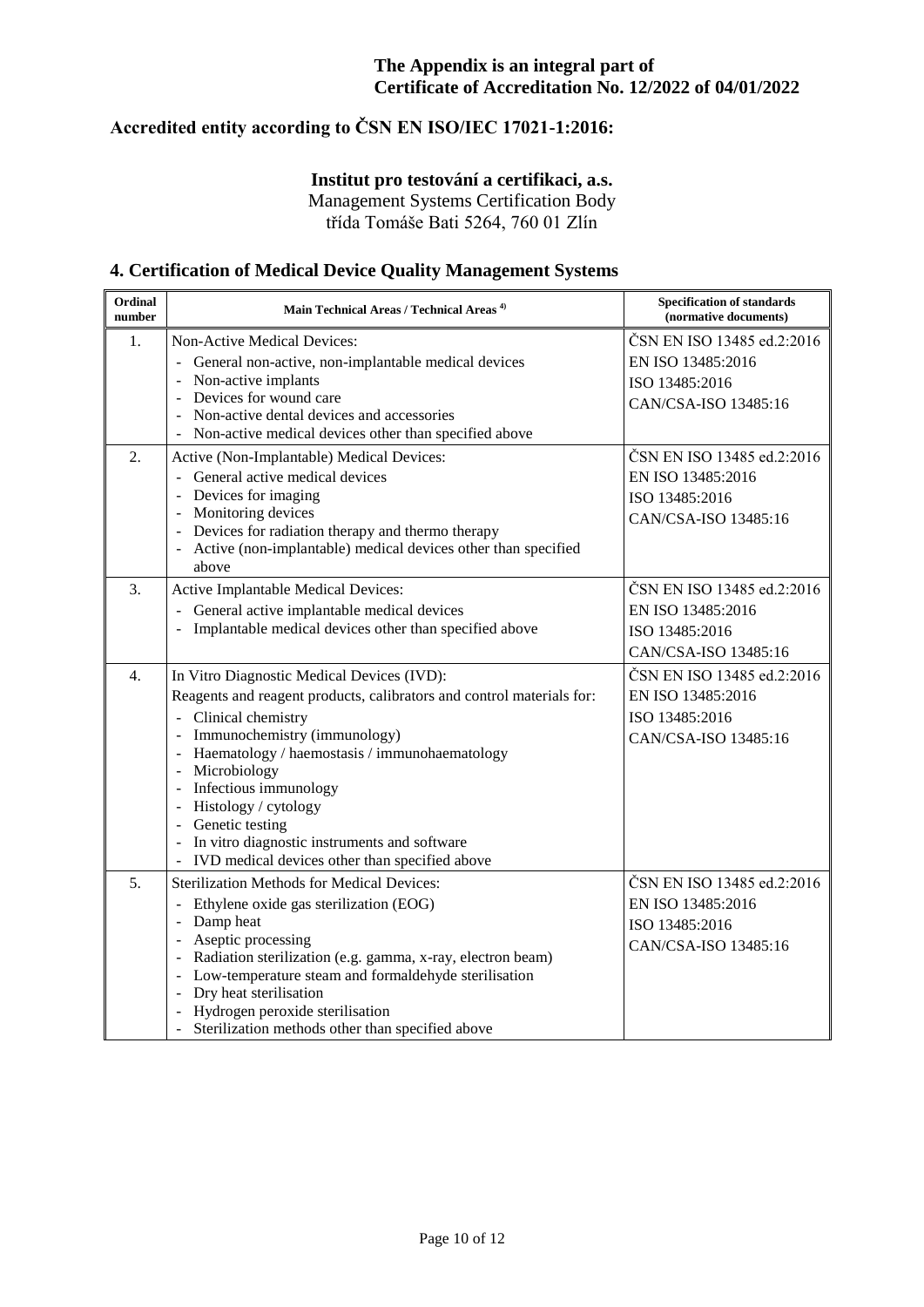# **Accredited entity according to ČSN EN ISO/IEC 17021-1:2016:**

# **Institut pro testování a certifikaci, a.s.** Management Systems Certification Body

třída Tomáše Bati 5264, 760 01 Zlín

| Ordinal<br>number | Main Technical Areas / Technical Areas <sup>4)</sup>                                                                                                                                                                                                                                                                                                                                                                                                                                                                                                                                                                                                                                                                                 | <b>Specification of standards</b><br>(normative documents)                                |
|-------------------|--------------------------------------------------------------------------------------------------------------------------------------------------------------------------------------------------------------------------------------------------------------------------------------------------------------------------------------------------------------------------------------------------------------------------------------------------------------------------------------------------------------------------------------------------------------------------------------------------------------------------------------------------------------------------------------------------------------------------------------|-------------------------------------------------------------------------------------------|
| 6.                | Devices Incorporating / Utilizing Specific Substances / Technologies:<br>Medical devices incorporating medicinal substances<br>$\blacksquare$<br>Medical devices utilizing tissues of animal origin<br>$\blacksquare$<br>Medical devices incorporating derivates of human blood<br>$\overline{\phantom{a}}$<br>Medical devices utilizing micromechanics<br>$\overline{\phantom{a}}$<br>Medical devices utilizing nanomaterials<br>$\blacksquare$<br>Medical devices utilizing biological active coatings and/or materials<br>$\blacksquare$<br>or being wholly or mainly absorbed<br>Medical devices incorporating or utilizing specific<br>$\overline{\phantom{m}}$<br>substances/technologies/elements, other than specified above | ČSN EN ISO 13485 ed.2:2016<br>EN ISO 13485:2016<br>ISO 13485:2016<br>CAN/CSA-ISO 13485:16 |
| 7 <sub>1</sub>    | Parts or Services:<br>Raw materials<br>Components<br><b>Subassemblies</b><br>Calibration services<br>Distribution services<br>Maintenance services<br><b>Transportation services</b><br>Other services                                                                                                                                                                                                                                                                                                                                                                                                                                                                                                                               | ČSN EN ISO 13485 ed.2:2016<br>EN ISO 13485:2016<br>ISO 13485:2016<br>CAN/CSA-ISO 13485:16 |

4) According to Annex 1 – Scope of Accreditation of the IAF MD 8:2020